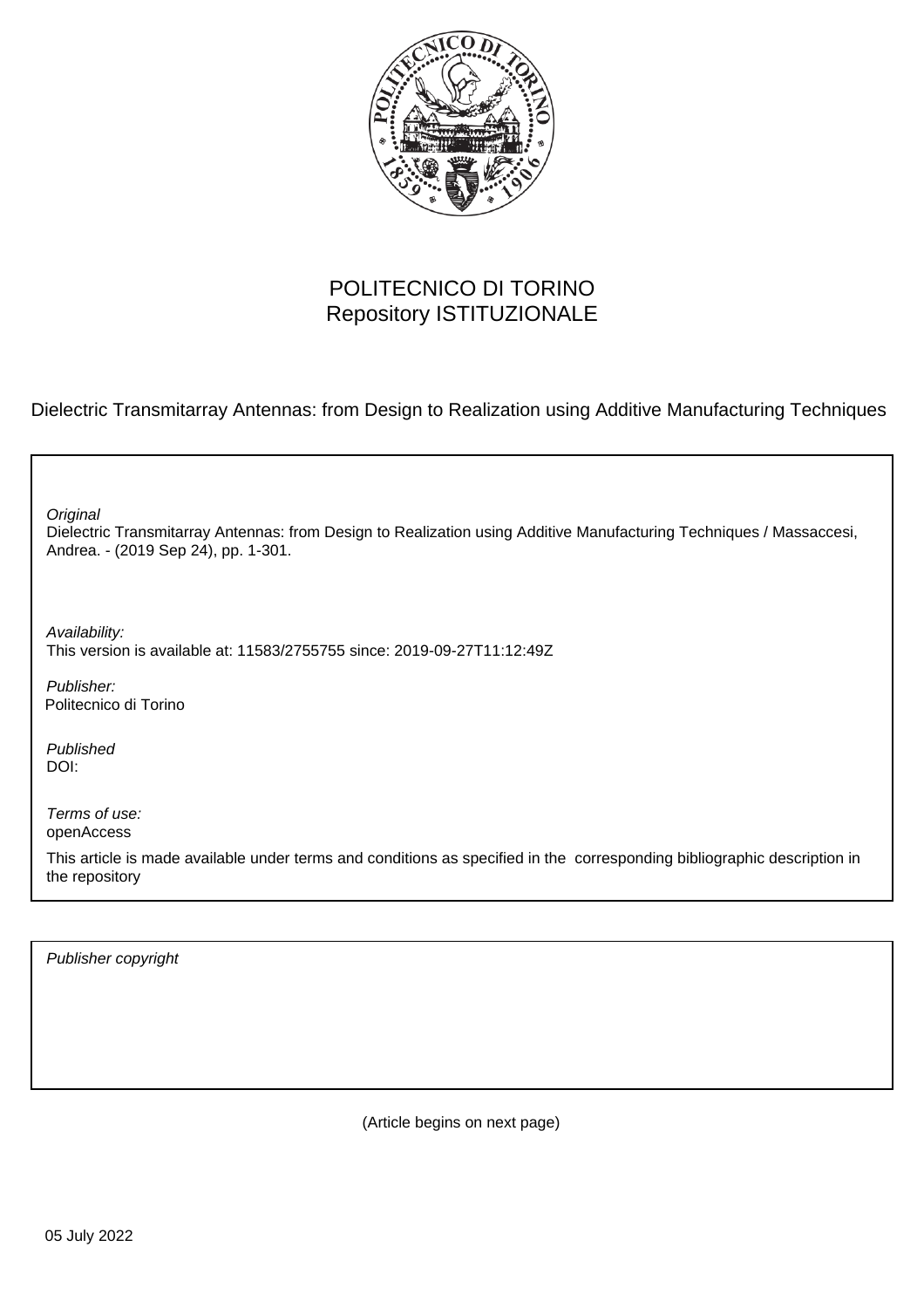## **ABSTRACT**

Transmitarray antennas have attracted a lot of interest in the antenna research field, since they represent an emerging alternative solution for many micro- and millimeterwaves applications, such as radar or satellite communication systems. Thanks to its characteristics, exploiting at the same time the advantages of lenses and phased arrays, transmitarrays are able to provide high gain, high efficiency and versatile radiation performances. In addition, the absence of feed blockage and the low cost of manufacturing are other advantages making them a very efficient antenna for many applications. A Transmitarray (TA) antenna is typically composed of a feed source that illuminates a single or multilayer quasi-periodic planar array of different cells. Each cell is individually designed to provide the required phase-shift allowing to transform the wave radiated by the feed in the desired radiation pattern. Various possibilities can be adopted for the TA realization, ranging from more traditional configurations, which consist of several dielectric layers with printed patches, to metal- or dielectric-only solutions. The designed antenna generally represents a trade-off between its performances, especially for what concerns the TA bandwidth and the possible scanning capabilities, and its complexity.

Recently, Additive Manufacturing, also called "3D-printing", has received a great attention in many different sectors including electrical engineering, biomedical engineering, mechanical engineering, civil electrical, architecture and art. This is mainly due to several advantages compared to standard manufacturing, such as the less prototyping time, cost reduction, flexible design and digital manufacturing. Due to its capability to realize objects with arbitrarily geometry, 3D printing is also becoming the enabling technology to manufacture very complex EM structures and antennas.

Transmitarrays with enhanced performances and their fabrication with Additive Manufacturing are the main topics tackled in the work here presented. This dissertation proposes two novel unit-cells for the realization of dielectric transmitarrays with improved bandwidth and beam-scanning capabilities, which can be manufactured with 3D printing techniques. The basic idea is to use one (or more) dielectric layer(s) perforated with holes, whose size is used to control the effective permittivity and the transmission coefficient. The first considered unit-cell consists of a single dielectric layer with a central square hole: even if its performances are good, it presents a reduced bandwidth. For this reason, a second cell is introduced: two external tapered matching